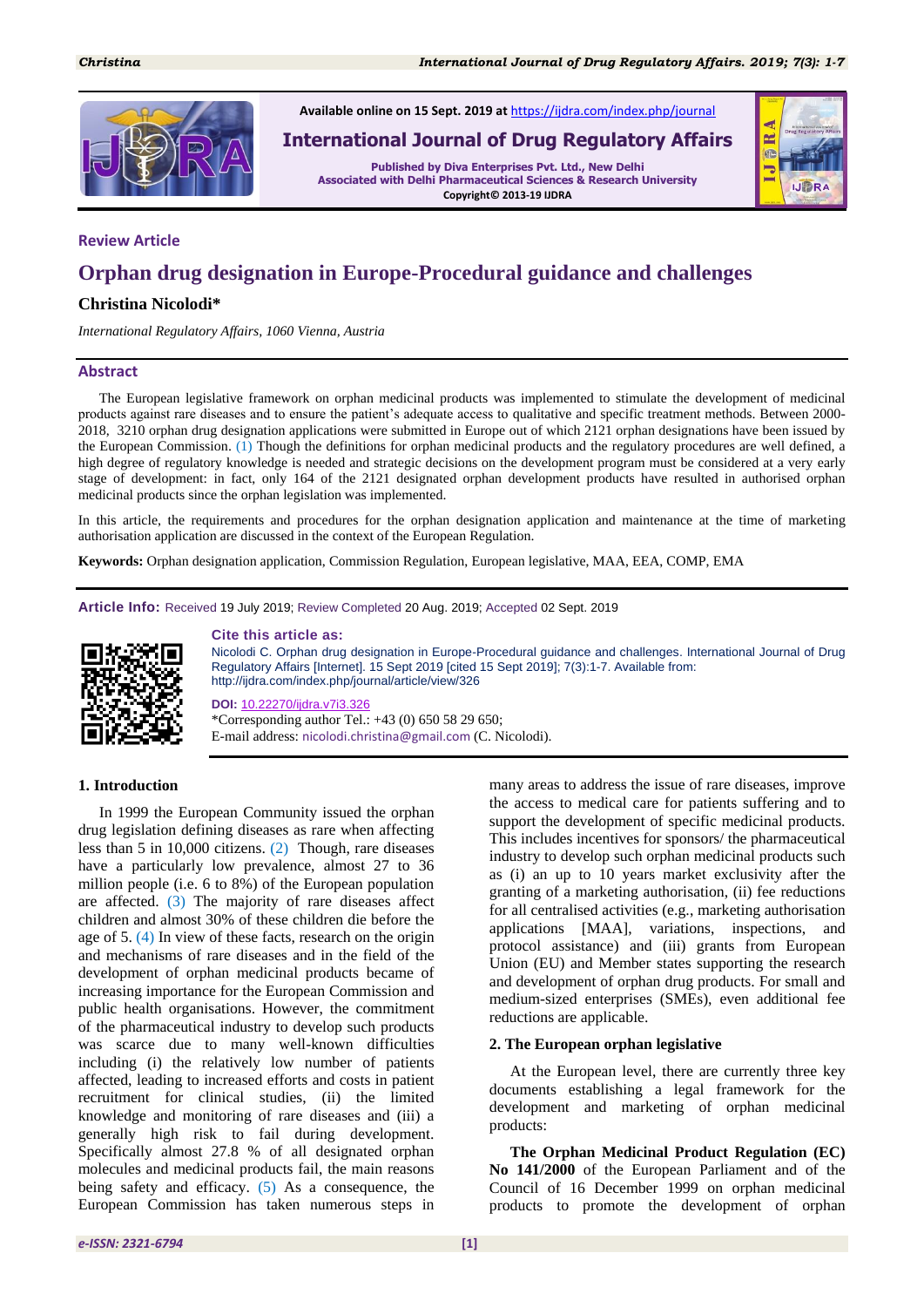medicinal products for rare diseases, laying down the criteria for receiving an orphan designation, the role and implementation of the committee for orphan medicinal products (COMP) as well as defining the incentives for developing such products including fee reductions and a 10-year market exclusivity. (2) As outlined in Article 3 of EC No 141/2000 a medicinal product shall be designated as orphan "(…) (a) *that it is intended for the diagnosis, prevention or treatment of a life-threatening or chronically debilitating condition affecting not more than five in 10 thousand persons in the Community (...), or that it is intended for the diagnosis, prevention or treatment of a life-threatening, seriously debilitating or serious and chronic condition (…) that without incentives it is unlikely that the marketing of the medicinal product in the Community would generate sufficient return to justify the necessary investment and (b) that there exists no satisfactory method of diagnosis, prevention or treatment of the condition (…) or, if such method exists, that the medicinal product will be of significant benefit to those affected by that condition*". (2)

**Commission Regulation (EC) No 847/2000 of 27 April 2000** defining the provisions for implementation of the criteria for designation of a medicinal product as orphan and laying down the definitions of the concepts "*similar medicinal product*" and "*clinical superiority*". (6) Beside the description of the documentation to be provided to receive an orphan designation, the Regulation highlights the importance of demonstrating that there "*exists no satisfactory method of diagnosis, prevention or treatment of the condition in question, or if such method exists that the medicinal product will be of significant benefit to those affected by that condition*". (6) This is particularly important once the orphan drug designation will be re-assessed whether the medicine continues to meet the designation criteria for maintaining the orphan status and benefit from market exclusivity in parallel to a marketing authorisation application by European Medicines Agency"s (EMA) COMP.

**Commission Regulation (EU) 2018/781 of 29 May 2018** amending Regulation (EC) No 847/2000 as regards the definition of the concept "*similar medicinal product*". (7) Though Commission Regulation No 847/2000 already provides a definition which active

substances are to be regarded as similar to substances contained in authorised products intended for the same therapeutic indication or with similar structural features and mechanisms, the European Parliament identified a need for a clearer definition of similarity in light of new scientific data, particularly regarding biological and advanced therapy medicinal products (ATMPs). (7)

Beside these three fundamental orphan Regulations a large number of procedural guidance documents are provided by EMA. (8)

#### **3. Applying for orphan designation**

Applications for orphan drug designations for medicinal products must be submitted to EMA following the procedural guidance on the content and format of orphan drug designation applications. (9)

From 19 September 2018, applicants need to submit applications for orphan designation and pre- and postdesignation activities using EMA's novel secure online system IRIS.

The orphan drug designation application comprises a briefing document (sections A to E) describing the concerned medicinal product, the proposed orphan indication and scientific data supporting the orphan drug designation application (Table 1). In addition, the name of the product (INN or common name) and proposed orphan indication must be provided in all official languages of the European Union including Icelandic and Norwegian and all scientific articles which are referenced throughout the application must be provided as full text articles. An application form is electronically available using EMA"s IRIS online system.

As outlined in Article 3 of EC Regulation No. 141/2000 an orphan drug designation application can either be based on the low prevalence and incidence rate in the EU or where a sufficient return of investment without incentives is questionable. (2)

In both cases, sufficient data must be provided which should be presented in the application following specific rules as outlined in Article 2 of EC Regulation No 847/2000 (6) and following supportive procedural guidance documents provided by EMA. (8)

| Sr. | <b>List of documents</b>               | <b>Description</b>                                                                                                                                                                                                                                                                                                                                                  | Format                                  |
|-----|----------------------------------------|---------------------------------------------------------------------------------------------------------------------------------------------------------------------------------------------------------------------------------------------------------------------------------------------------------------------------------------------------------------------|-----------------------------------------|
| no. |                                        |                                                                                                                                                                                                                                                                                                                                                                     |                                         |
| 1   | Application form                       | - Administrative information<br>- Sponsor information<br>- Corresponding contact person<br>- OD number                                                                                                                                                                                                                                                              | Web form in EMA's<br>online system IRIS |
| 2   | Scientific document:<br>Section A to E | - Information on the medicinal product<br>- Proposed orphan drug indication<br>- Medical information<br>- Justification of the life-threatening<br><sub>or</sub><br>chronically debilitating nature of the disease<br>- Data on the prevalence of the condition or<br>disease<br>- Potential return of investment<br>- Details on existing diagnosis, prevention or | Word/RTF format                         |

**Table 1** List of documents included in the orphan designation application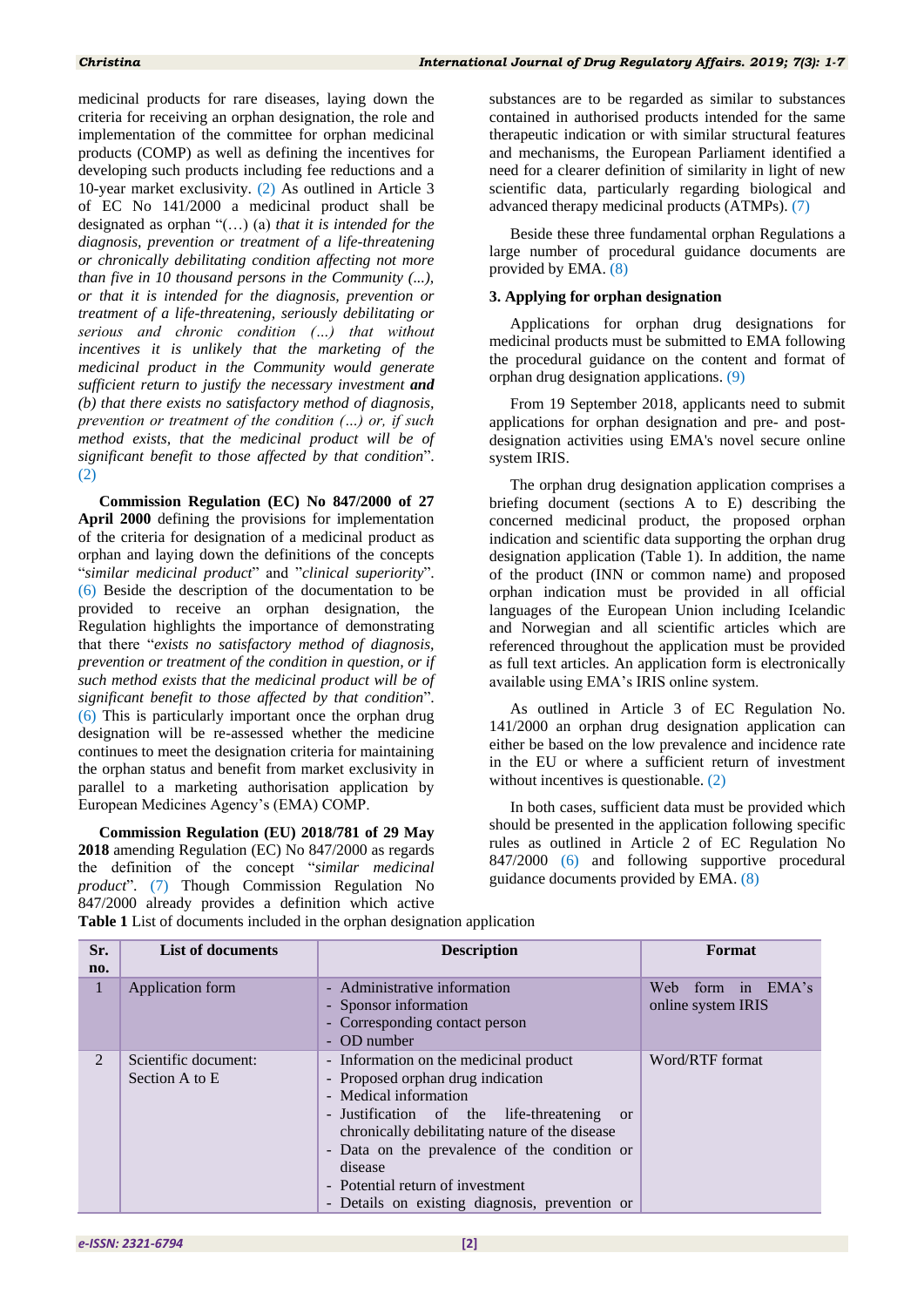|                |                                                    | treatment methods<br>- Justification of significant benefit<br>over<br>existing methods<br>- Description of the current<br>- of<br>status<br>development<br>- References |                |
|----------------|----------------------------------------------------|--------------------------------------------------------------------------------------------------------------------------------------------------------------------------|----------------|
| 3              | Proof of establishment of the<br>sponsor in the EU | The sponsor must have a permanent physical<br>address in the European Community.                                                                                         | <b>PDF</b>     |
| $\overline{4}$ | <b>Translations</b>                                | Name of the product and the proposed orphan<br>indication translated into all official languages of<br>the European Union, incl. Icelandic and<br>Norwegian.             | Word           |
| 5              | References                                         | Scientific<br>articles<br>cited<br>throughout<br>the<br>application as single PDF files                                                                                  | PDF (Zip file) |

# *Applications based on the low prevalence and incidence rate*

As outlined, where the orphan drug designation application is based on the argument that the medical disease is rare, i.e. there are less than 5 out of 10,000 people affected by the disease, sufficient scientific data must be provided supporting this claim. Following COMP"s Points to Consider on the Calculation and Reporting of the Prevalence of a Condition for Orphan Designation (10) the low prevalence rate should be based on epidemiological data from scientific articles and reference databases. Prevalence rates for individual European member states and a comprehensive prevalence rate for the Community should be presented, where applicable.

However, for certain rare diseases, especially those considered as *ultrarare* (150 cases per 100,000 people or even less) (11)**,** or for subgroups of the recognised condition it will be difficult to obtain sufficient prevalence data. In these cases, the prevalence rates may be estimated based on scientific data to the overall prevalence of the recognised condition and should be appropriately discussed and statistically justified. An orphan indication will only be granted for the indication for which sufficient and justified data are presented. The company may develop the medicinal product also in other indications but receives only benefits and incentives for the orphan designation in connection to the granted indication.

For medical diseases for which the given prevalence rate is close to the 5 out of 10,000 threshold a more detailed review and statistical analyses may also be necessary to justify the orphan designation.

For indications with prevalence rates greater than 5 in 10,000 there may be the opportunity to apply for only a subgroup of the recognised condition.

# *Applications based on insufficient return of investment*

Orphan designations may also be granted for medicinal products intended for the treatment of seriously debilitating or life-threatening conditions and with prevalence rates greater than 5 in 10,000 that "*without incentives it is unlikely that the marketing of the medicinal product in the Union would generate sufficient return to justify the necessary investment"* (Article 3(1) (b) of Regulation (EC) No 141/2000). (2)

In the case of applications which are based on the second paragraph of Article 3(1), the documentation provided should be in accordance with Article 2(2) of Commission Regulation (EC) No 847/2000: beside appropriate scientific and medical data on the condition, the documentation submitted by the sponsor shall include data on all costs that the sponsor has beard or expects to incur in the course of developing and marketing the medicinal product and on grants and incentives received for the development of the medicinal product. (6)

If the medicinal product is already authorised for other indications, the proportion of costs applicable among the various indications may be additionally considered, i.e. costs related to R&D, or production operations such as process or formulation development or stability studies may be proportionally included if these tasks also apply on the development of the medicinal product intended for the specific indication.

# *The challenge of orphan drug designation applications and maintenance: Demonstrating the significant benefit*

While the presentation of scientific data to the medicinal product, the conditions and usually the prevalence rates remain a straight forward concept, the biggest challenge for orphan designation applications and later for the maintenance of the orphan designation remain the demonstration of the significant benefit over currently existing methods.

At the time of orphan designation applications a significant benefit can be theoretically shown by a head to head comparison of safety and/or efficacy data, and/or the contribution to patient cares, such as improved treatment or administration methods, improved quality of life or reduced dosing schedules.

The majority of applications are based on improved efficacy and the assumption of a major contribution to patients, because it is difficult to demonstrate an improved safety (i.e. less undesirable effects, reduced risks) with a usually very small clinical dataset. For example, demonstrating a significant benefit based on safety data would be feasible for products already licensed for other indications and for which sufficient safety data have been gained throughout the life cycle management.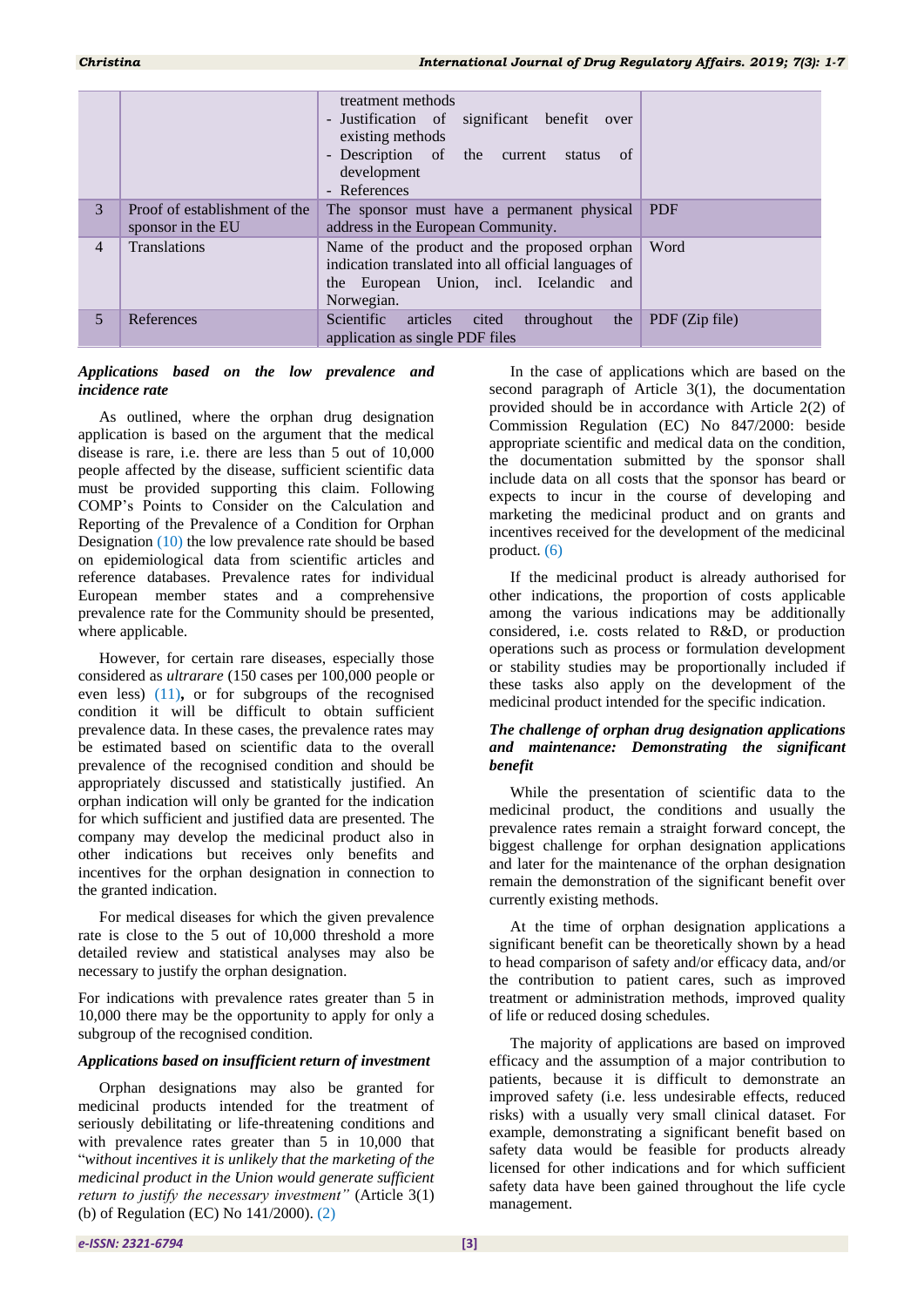Applications may be submitted at an early stage of development when clinical or comparative data are limited or even not available, but the theoretical benefit over existing *satisfactory* methods should be thoroughly discussed and justified based on scientific data available at the time of the orphan designation application.

However, at the time of the marketing authorisation application all orphan designations will be re-evaluated by the COMP and a theoretical comparison of preclinical or clinical data will not be sufficient to maintain the orphan designation. At this stage, the assumption of a significant benefit needs to be substantiated and usually requires a higher level of evidence, i.e. the direct comparison of treatment methods in preclinical and also in clinical studies.

The criteria for demonstrating a significant benefit are strict, since it was implemented to stimulate the development of advanced medicinal products for patients with rare diseases. Therefore, discussing the clinical development program with experts from COMP through protocol assistance is strongly recommended.

# *Timelines*

Once the orphan designation application is submitted following EMA"s submission schedule the application will be validated and evaluated by EMA's designated scientific administrator and one member from the COMP. After positive validation and start of the procedure (day 1) a summary report will be prepared and forwarded to all COMP members for review and subsequently discussed at the next plenary meeting (day 60). The COMP will either issue a list of questions which will be sent to the sponsor for response or adopts a positive opinion, which will be forwarded to the European Commission for adoption. The European Commission issues a decision within 30 days of receipt of COMP"s opinion (day 90) and the information will be published by EMA and at the Community register of designated orphan medicinal products.

However, if the outcome of the application procedure is negative, COMP informs the sponsor that a negative opinion will be issued. The sponsor may withdraw the application and should inform EMA in writing *before* the negative opinion is issued, i.e. before the end of COMP"s plenary meeting. At this stage, no information on the procedure will be published. The sponsor may re-apply for orphan designation with revised or additional data anytime thereafter.

If a negative opinion is issued, the European Commission adopts a negative Commission decision unless the sponsor appeals the opinion *prior* to the adoption. After the COMP"s meeting the sponsor should immediately inform the Agency that an appeal will be made to stop the adoption procedure. The detailed grounds for appeal based on the submitted data and particularly on new substantiating data must be submitted within 90 days. At this stage, the presentation of new data supporting the application is essential for a successful appeal. A re-discussion of initially submitted data will not be sufficient to receive a positive opinion.

These data will be circulated with all COMP members and re-discussed at the next plenary meeting. In certain cases, the sponsor is invited to an oral hearing to present the submitted data and discuss its position.

Typically immediately after the oral explanation, the sponsor will be informed about COMP's final decision. At this stage, a final positive or negative opinion will be issued, a summary of the opinion published on EMA"s webpage and a European Commission decision adopted. If the sponsor withdraws the appeal, the previous opinion will become final.

# **4. Activities after orphan designation: annual reports**

Following Article 5(10) of Regulation (EC) No 141/2000 the sponsor of an orphan drug designation is required to annually submit a report on the current state of development of the designated medicinal product using a template provided by the Agency. (2) The annual report contains a description of preclinical and clinical activities as well as information on the regulatory status of the medicinal product in non-EU countries and a list of incentives received for the designated medicinal products. Typically the preclinical and clinical information includes a list of completed and ongoing studies, a short description of the study status and results and a description of activities for the upcoming year. The regulatory information includes the global orphan designation and marketing authorisation status and named-patient and compassionate use programs.

Annual reports must be submitted within 2 months following the anniversary of the approved designation. Alternatively sponsors have the opportunity to submit the annual report for granted designations in EU and US on the World rare disease day which is the last day in February.

#### **5. Activities during marketing authorisation application: the maintenance of the orphan drug status and the evaluation of similarity**

Following Article 3 (1) of Regulation (EC) No 726/2004 for orphan medicinal products it is required to apply for marketing authorisation through the centralised procedure. (12)

While the authorisation process is similar to other medicinal products there are two specificities which must be especially considered for orphan medicinal products: (i) the parallel assessment of the orphan designation maintenance and (ii) the assessment of orphan similarity.

# *The maintenance of the orphan drug status*

When submitting a marketing authorisation application for a designated orphan medicinal product, sponsors are obliged to submit a report on the maintenance of the orphan drug status in parallel to the authorisation procedure. However, while the marketing authorisation application is reviewed by the CHMP, the orphan designation will be independently reviewed by the COMP. Similar to the initial application for orphan designation a report must be submitted discussing the medicinal condition, prevalence and incidence rates or insufficient return of investment and the justification for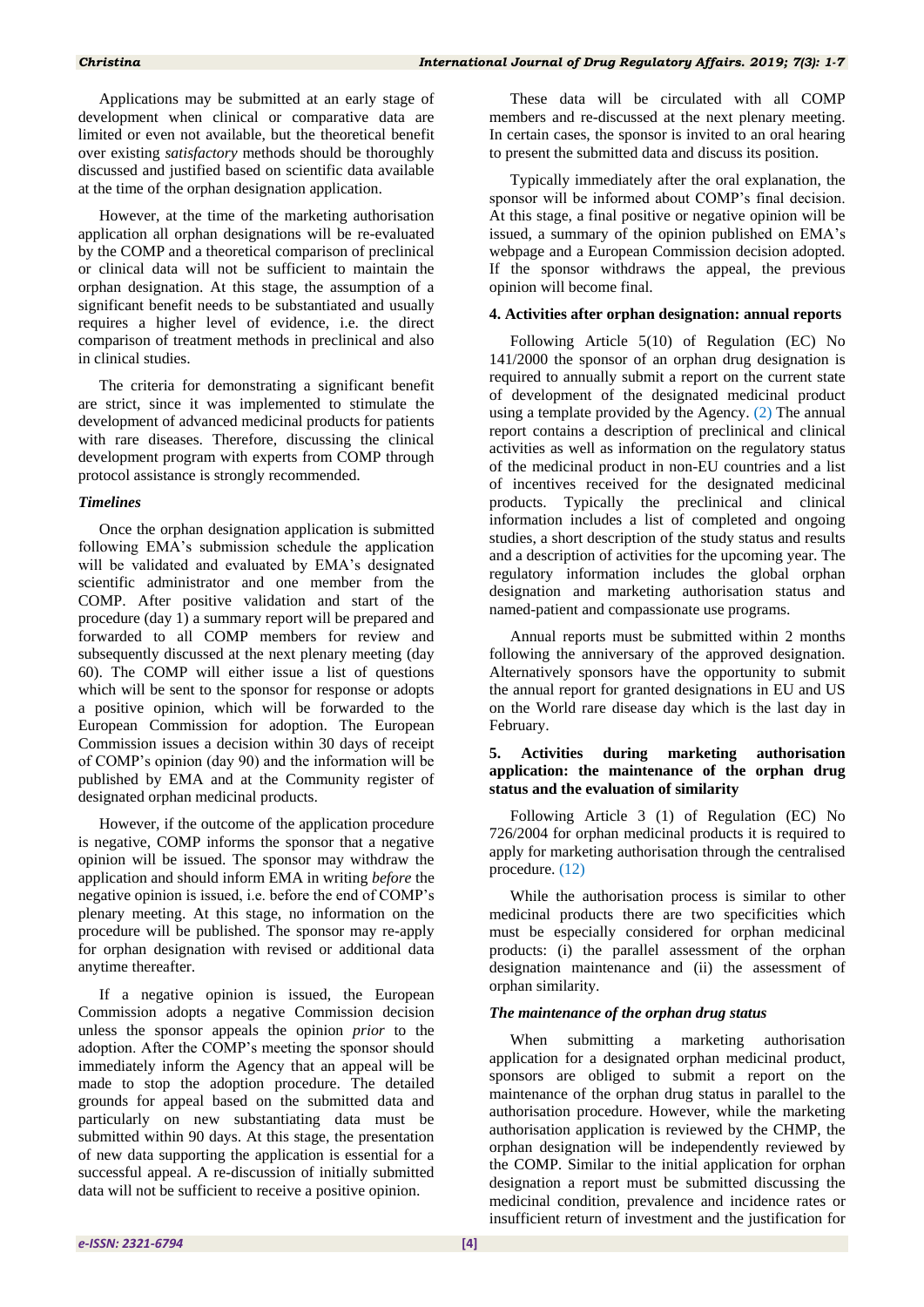orphan designation, i.e. either data on the significant benefit over existing methods or the lack of alternative treatment methods.

As mentioned earlier, if the application was based on the assumption that the medicinal product is significantly superior over existing methods the submission of sound experimental data is nearly always a prerequisite. A theoretical discussion of alternative treatment methods that was accepted for granting the orphan designation will not be sufficient for maintenance. However, if the significant benefit cannot be demonstrated and the orphan status is not sustained, the medicinal product can still receive a marketing authorisation - but not as an orphan medicinal product.

Importantly, the evaluation of the maintenance report is driven in parallel to the assessment of the marketing authorisation application and the coordinators of CHMP and COMP remain in close contact to discuss the current status of their review. A detailed description of the procedure of reviewing the maintenance application at the time of the initial MAA is laid out in EMA"s SOP Review of orphan designation at the time of granting/varying a marketing authorization (SOP/H/3190) (13) and should be considered at the time of MAA to avoid any unexpected surprises which may delay the MA licensure procedure. As a matter of fact, the COMP adopts an opinion *after* the CHMP positive opinion at day 210 of the centralised procedure. Since the COMP opinion will also be forwarded to the European Commission for adoption the issuance of the marketing authorisation will be delayed as long as the orphan drug maintenance procedure is not completed. This fact is especially important if the COMP issues a negative opinion and the sponsor intends to appeal within 90 days. In this case a Commission decision will not be issued until the appeal is cleared and a final opinion is available.

Before submitting a marketing authorisation application, the pharmaceutical company is advised to check the Community register of orphan medicinal products (14) if medicinal product with orphan designations and market exclusivity protection are authorised in the European Union through the centralised procedure or in at least one Member state nationally or through a MRP or DCP. As outlined previously, Article 8 (1) of Orphan Regulation EC (No.) 141/2000 provides that "(…) *the Community and the Member States shall not, for a period of 10 years, accept another application for a marketing authorisation, or grant a marketing authorisation or accept an application to extend an existing marketing authorisation, for the same therapeutic indication, in respect of a similar medicinal product*". (2) Based on the definitions set out in in Article 3 of Regulation 847/2000 medicinal products are considered similar, if the active substance is considered similar in terms of its molecular structural features, the mechanism of action *and* the therapeutic indication. (6) If the sponsor demonstrates a difference of one or more of these criteria, the medicinal product is not considered as similar to the authorised orphan product. The reasons for claiming a non-similarity should be presented as a similarity report in Module 1.7.1 of the MAA and will be assessed during the MA procedure.

If the medicinal product under assessment is considered as similar to an authorised orphan product, a marketing authorisation will not be granted unless the sponsor is able to demonstrate that the medicinal product under assessment is significantly safer or clinically superior. Besides, a similar orphan product may be authorised if supply shortages of the first orphan product can be demonstrated or if a written consent of the marketing authorisation holder of the first product is available. This information should be placed in Module 1.7.2 of the MAA.

# *The assessment of similarity*

**Table 2** Key considerations

At the time of orphan designation application The condition is chronically or seriously debilitating or life-threatening. The prevalence of the condition in the EU must be below 5 in 10.000 people affected or it must be unlikely that treatment methods will be development without incentives. No satisfactory diagnosis, prevention or treatment methods exist or the orphan medicine has a significant benefit over existing methods. For conditions with prevalence rates grater 5 in 10,000 an orphan designation can be filed for only a subgroup of the recognized condition. Applications are made using EMA"s online portal IRIS. The company and the active substance must be registered before applying for orphan designation. The proposed orphan indication should match the future indication for Marketing authorisation. Otherwise the OD indication will be appropriately adapted. Scientific studies to demonstrate a significant benefit over existing treatment methods must be planned at an already stage of development. At the time of marketing authorisation application Marketing authorisation applications of orphan medicines must be filed using the centralised procedure. At the time of MAA an application for maintenance of the orphan designation must be filed and will be assessed by the COMP. A significant benefit over existing diagnosis, prevention or treatment options must be usually demonstrated by a direct comparison. A European Commission decision (license) will be issued once the CHMP opinion on the MAA *and* the COMP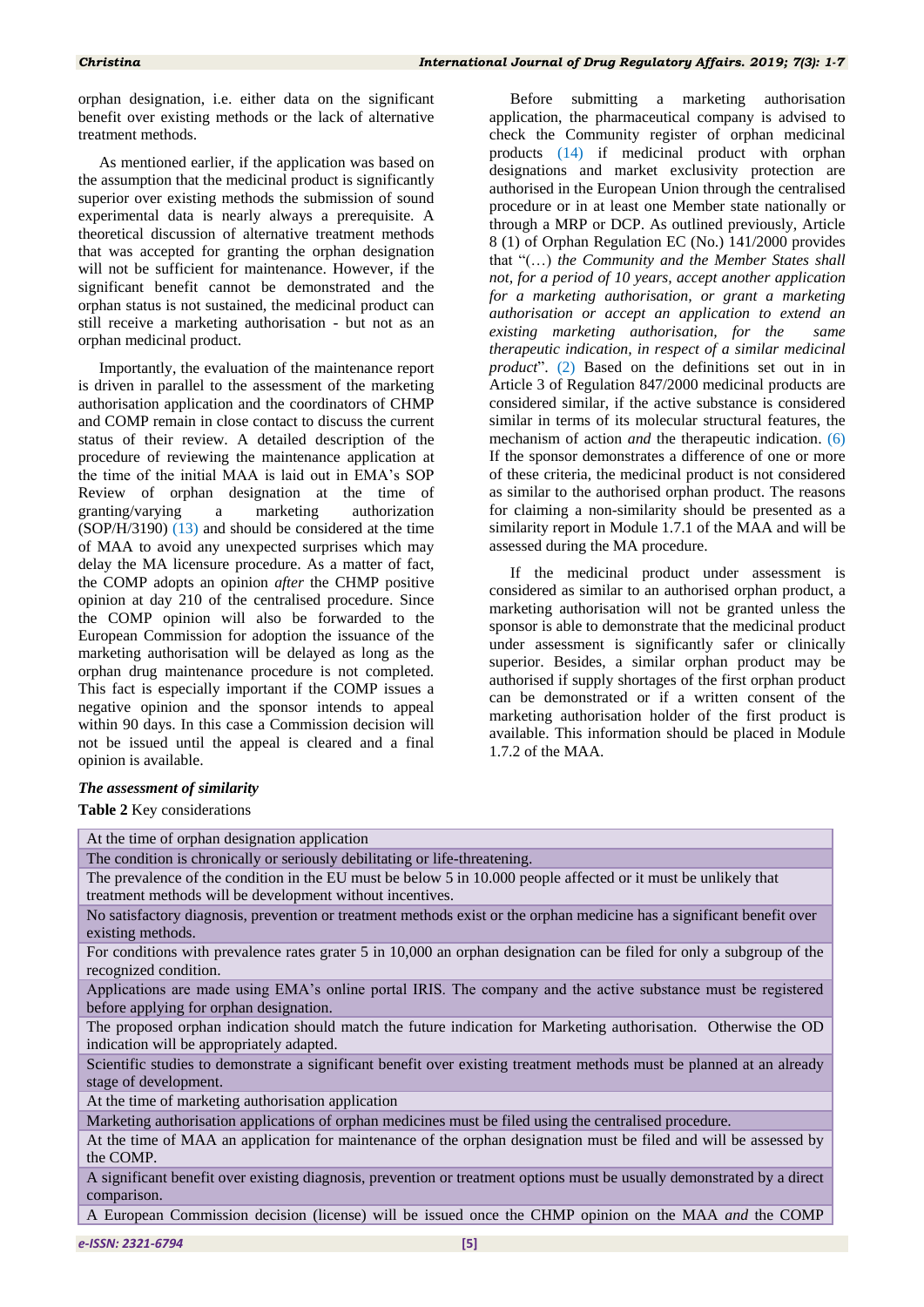opinion on the orphan maintenance are available.

An assessment of similarity with approved orphan medicines having 10-years market exclusivity must be included in Module 1.7.1 of the MAA.

# **6. The impact of the UK Brexit on orphan designations**

At the time of this publication the negotiation period for United Kingdom"s (UK) impending withdrawal from the European Union was extended until 31 October 2019. UK"s leave irrespective of the outcome of the negotiations becomes apparent. For sponsors of orphan medicines and for those intending to apply for an orphan designation the upcoming Brexit causes some fundamental changes:

- As outlined in Article 2 of Regulation (EC) No 141/2000 the sponsor of orphan drug designations must be established within the European Economic Area (EEA). (2) The EEA includes the 28 EU Member States and three countries which are not in the EU: Norway, Iceland and Liechtenstein. Membership of the EEA has been suggested as a possible option for the UK after Brexit, however the British government ruled this out. For designated orphan medicinal products the holders located in the UK will therefore need to transfer its designation to a holder established in the Community using a template for changing the name and/or address of the sponsor which is accessible on EMA's webpage. Importantly, the notification must be sent to the European Commission by mail and to EMA via its online portal IRIS on the same time. Hence, as outlined before, access to EMA"s IRIS is a prerequisite for any application related to orphan medicinal products.
- For orphan designation applications, annual reports or for its maintenance submitted after UK"s withdrawal, data from the UK should no longer be considered for calculation of the prevalence of the disease or the discussion of the significant benefit over existing treatment methods.
- From the European perspective, orphan drug designations are no longer applicable for the UK and the British medicines agency MHRA would have exclusive responsibility for decisions around marketing authorisations and orphan designations. Though it is still not clearly communicated how authorisations are transferred to a pure national license, MHRA promised to retain a close working partnership with the EU and to guarantee sponsors to be able to take their products to the UK market as quickly and simply as possible.
- Following MHRA"s further guidance note on the regulation of medicines, medical devices and clinical trials if there"s no Brexit deal (updated 26 February 2019, (15) it is not thought to replicate the Community"s orphan drug designation procedure since this procedure is well-established at EU level and it is doubted that sponsor"s may benefit from a national UK procedure. However, in view of a UKspecific criteria for determining if a drug qualifies as

orphan in the UK (e.g. prevalence of the rare disease in the UK, the availability of existing treatment methods and the significant benefit of the orphan drug) the MHRA has committed to evaluate the incentives and establish a designation procedure if needed.

The procedure for maintaining the orphan drug designation at the time of a marketing authorisation application will be replicated and if an orphan MA is granted the product will also benefit from 10 years market exclusivity as in the European Community.

# **7. Conclusion**

The availability of orphan medicinal products is fundamental for patients suffering from rare diseases. For this reason the European Commission established a legal basis supporting the development of orphan medicines by rewarding pharmaceutical companies with special incentives such as procedural fee reductions and market exclusivity for a given period after marketing authorisation. Three main regulations and numerous procedural guidances are available supporting companies when preparing orphan designation applications and maintenance reports. However, a lot of regulatory experience and finesse is needed to successfully apply and maintain the designation after marketing authorisation. Especially the demonstration of a significant benefit of the medicinal product over existing treatment methods presents one of the major hurdles. The majority of orphan designations are withdrawn because the sponsor fails to present sufficient experimental data confirming the claim. This can be avoided if the product's development plan is adequately set up already at an early stage.

# **Acknowledgements**

I thank Thomas Muster, PhD (Blue Sky Immunotherapies) for critical review of the manuscript.

*Financial Disclosure statement:* Data review and manuscript were not funded by any private or governmental organisation.

# **Conflict of Interest**

The author declares that there is no conflict of interest regarding the publication of this article.

# **References**

- 1. European Medicines Agency. Orphan medicines figures 2000-2018 [Internet]. EMA ; 2018 [cited 2019 Jul 22]. Available from: https://www.ema.europa.eu/en/documents/other/orphanmedicines-figures-2000-2018\_en.pdf
- 2. European Commission. Regulation (EC) No. 141/2000 of the European Parliament and of the Council of 16 December 1999 on orphan medicinal products [Internet]. EC; 1999 [cited 2019 Jul 22]. Available from: https://ec.europa.eu/health/sites/health/files/files/eudralex/ vol-1/reg\_2000\_141\_cons-2009-07/reg\_2000\_141\_cons-2009-07\_en.pdf